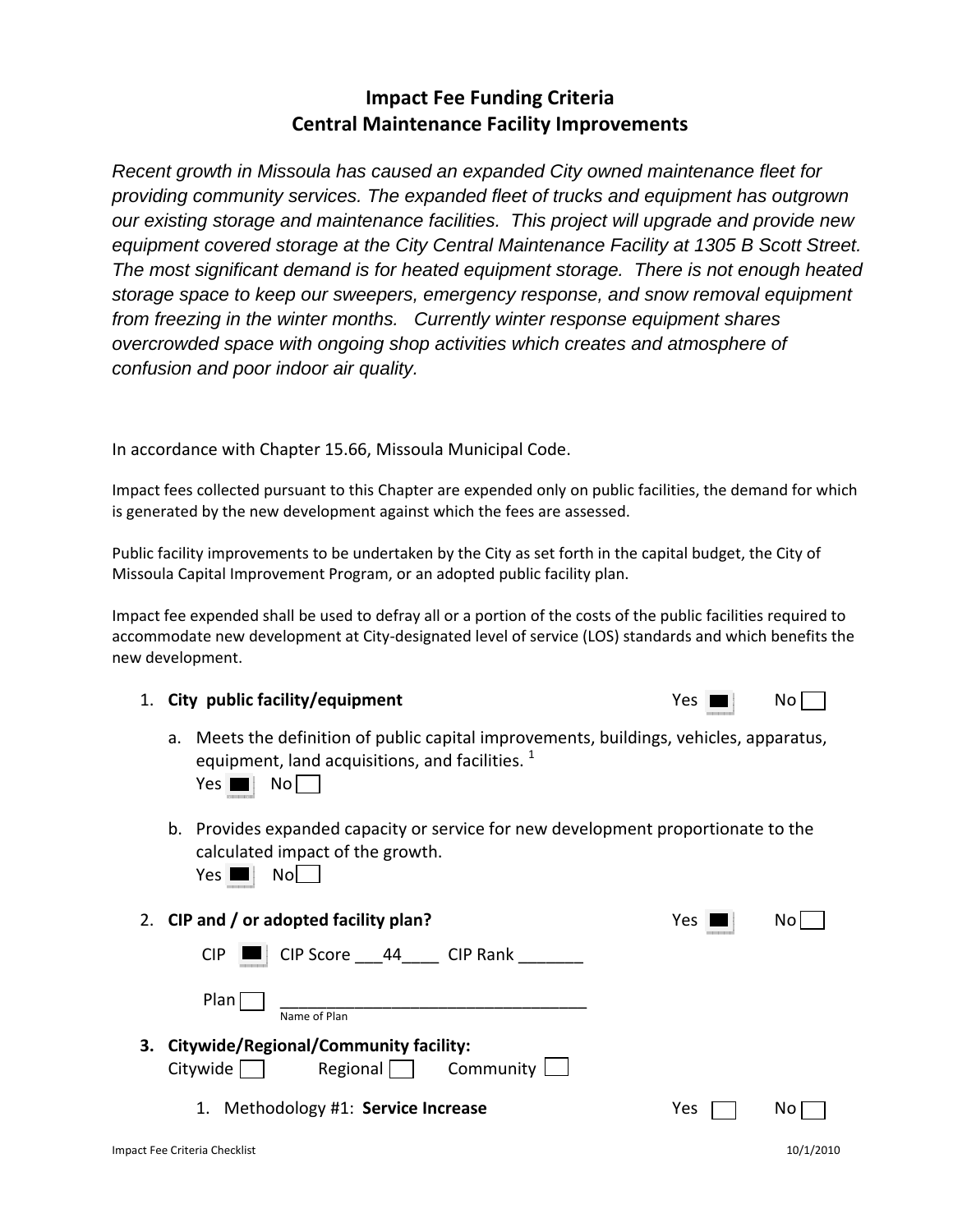$Calculation:$ 

Impact fee portion determined by population growth of 2% (or current annual growth) since adoption of study on December 27, 2002

 *Number of years x 2% x cost of full facility improvements = impact fee portion*  \_\_\_\_\_\_\_\_\_ X \_\_\_\_\_\_\_\_\_x (2% or annual growth) = \_\_\_\_\_\_\_\_\_

#### a. Methodology #2: **Capacity Increase**

2. Expansion of existing facility to serve development  $\blacksquare$  Yes  $\blacksquare$  No

*Calculation: Expanded capacity/full capacity= impact fee portion*

*\_\_\_16 Expanded Bays\_\_/\_\_34 Total Bays\_\_= 47% Impact Fee Eligible* 

*Project funding for heated storage bays proposes \$88,000 of the total cost of \$400,000, or 22% of the project to be funded by Impact Fees.*

*The project plans to build 34 heated storage bays for City equipment. Growth related equipment needs account for 16 of the 34 bays. For example, between 2002 and 2011 demand for heated storage increased by 14 bays. Future planned growth calls for at least 2 addition bays. The 16 new bays for growth provide the Expanded Capacity.*

3. New facility to serve new development only  $Yes \mid \cdot \cdot \cdot \cdot \cdot$ *Calculation:* 

*100% eligible*

#### **4. Local/Neighborhood facility:**

Street Collector Improvements: Vehicle Trip increases due to full development

Park Improvements: Dwelling unit increases due to full development

**Other** 

 $Calculation:$ 

 *New development trips or units/Full capacity of improvement= impact fee portion* \_\_\_\_\_\_\_\_\_\_\_\_ /\_\_\_\_\_\_\_\_\_\_\_\_ = \_\_\_\_\_\_\_\_\_\_\_\_\_\_\_

 $^{1}$ Meets the definition of public capital improvements, buildings, vehicles, apparatus, equipment, land acquisitions, and facilities with a useful life of ten (10) years or more, that increase or improve the service capacity of a public facility such as parks, open space, trails, fire and emergency medical service facilities, law enforcement facilities, and community services facilities included in the calculation of development impact fees in the methodology report and transportation facilities included on the City's capital improvement program with the exception of the portions of this chapter not amended by this ordinance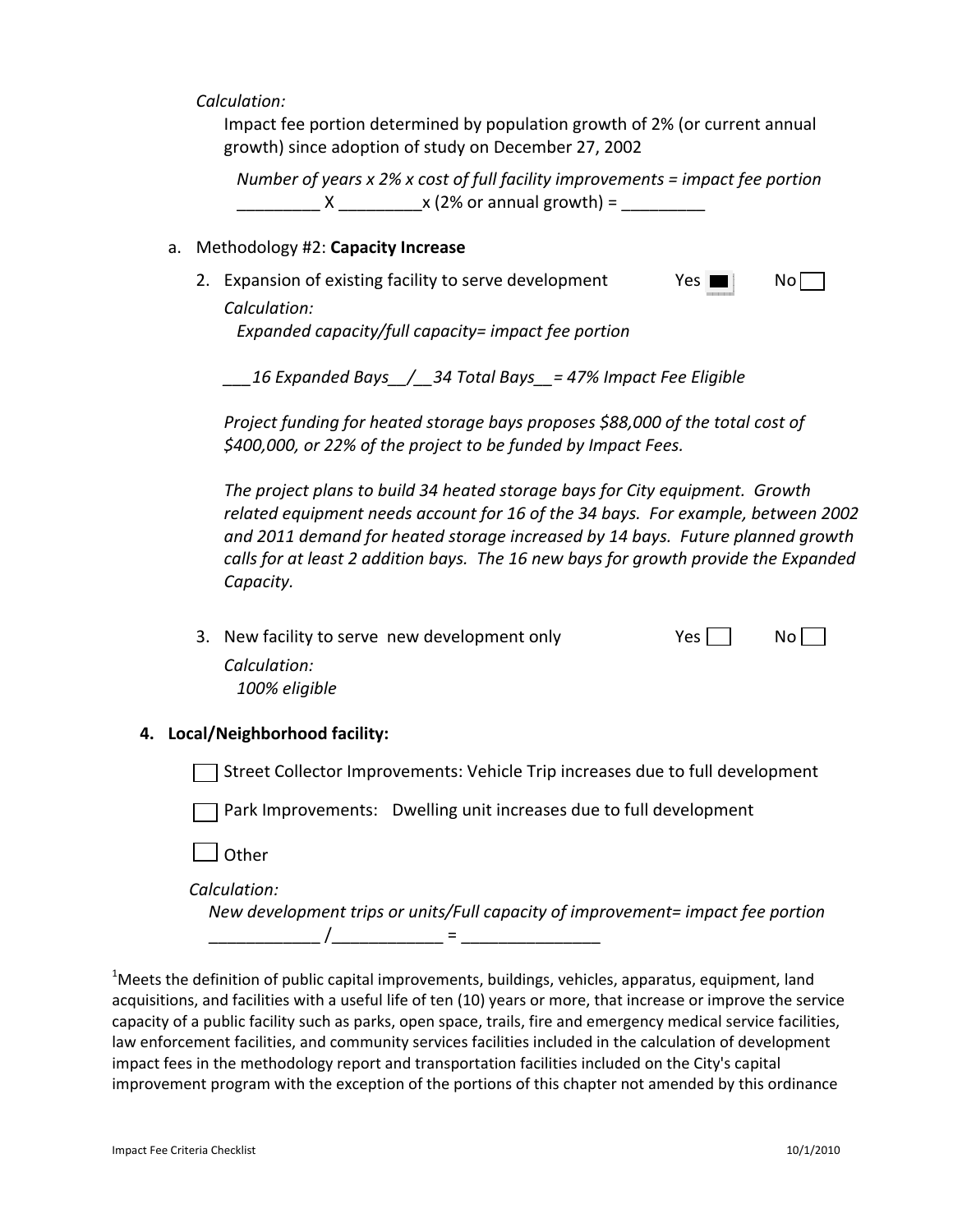that were enacted previously and grandfathered as authorized by Section 9. "Applicability", Chapter No.299, Senate Bill 185 of the Montana Session Laws 2005".

## **Appendix Examples of calculations of impact fee support**

**For parks, which has an Urban Area Master Park Plan, Transportation (NMT) and Trails Plans, Open Space Plan, various site plans or similar adopted public plans applicable to Parks and Recreation:**

- A. The improvements being considered for funding with Impact Fee funds shall cost less than, or equal to the amount of impact fees expected to be collected by the City from the area and as outlined in the Urban Area Master Park Plan (MPP) for the specific improvement.
- B. Per MPP, Neighborhood parks typically serve 1/2 mile radius, Community parks/facilities serve 1.5 miles, Regional Parks/Open Spaces/Trails serve entire community or greater.
- C. Impact fee expended shall be used for the public facility costs generated by new development for Parks and Recreation improvements as designated in the City's capital improvement program, including but not limited to park development, trails, playgrounds, water features, irrigation, trees, various & misc. park facilities and amenities, buildings, fencing, facility expansion through actual size, service, or capacity increase or through design allowing for multi use of existing sites.
- D. Impact fee expended shall be used for the acquisition of and dedication of land for public parks, opens space or trails, or for actual construction of all or part of a public facility or public facilities identified in an adopted CIP, or master plan, or impact fee methodology report and meeting or exceeding the demand generated by the new development.

### **Examples ‐Addresses growth entirely or by a calculated percentage**

- E. Based on realized & projected population increase could generate data for proportionate use of impact fees for the increased capacity provided such as square footage allocation between existing service levels vs growth impacts
	- i. For parks increasing user capacity within an existing park by a calculated percentage for restrooms, park equipment, parking, picnic shelters etc. This could allow for some proportionate support from impact fees. Here are some examples:
		- 1. Capacity increase
			- a. Example: Old playground, with a capacity of 15 children is replaced by a new playground with a capacity for 45 children, in order to accommodate demand caused by growth. Impact fees may pay for 2/3 of cost of project.
			- b. Example: Land is acquired to add new facility, service or amenity. Impact fees may pay entire cost of new facility.
			- c. Example: A current single sport activity such as tennis court or baseball field is renovated to include and accommodate multi uses, such as tennis, basketball, baseball or soccer thereby increasing capacity to address more users. Impact fees pay for additional cost to provide the additional capacity.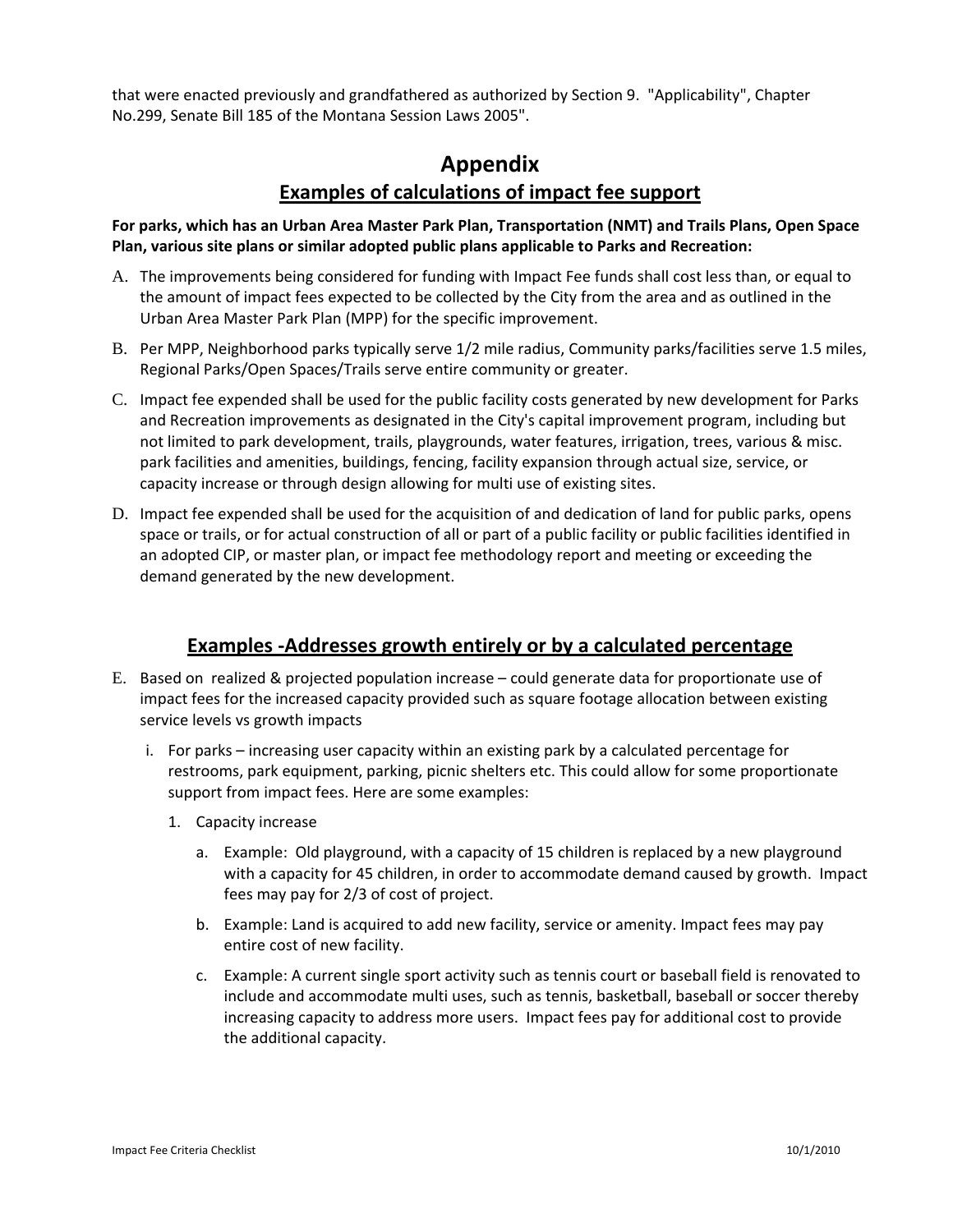- d. Example: Parking lot is expanded from current 100 parking spots to 125 spots through redesign and related construction expansion. Impact fees pay for 25% of construction costs.
- e. Example: New equipment is added to increase capacity as demanded by growth (turf equipment to expand user loads on existing facilities or to care for new facilities). Impact fees pay up to 100% of added equipment.
- 2. Square footage or size increase
	- a. Example: Old picnic shelter, with capacity of 4 tables (32 individuals) is replaced with new shelter to accommodate 8 tables (64 individuals). Impact fees may be allocated at a rate of up to 50% of total cost of project.
	- b. Example: Office space added to accommodate staff necessary to service new growth. Impact fees may be allocated at up to 100% for total cost of project or per formula as percentage of increase in footprint.
- 3. Service increase
	- a. Example: Old restroom, with two stall (one male/one female) is replaced with 4 stalls, including unisex use with baby and toddler change stations. Impact fees may be allocated at a rate of at least 50% of total cost of project.
	- b. Example: Existing park adds a new feature, such as basketball court or skatepark. Impact fees may pay up to 100% of new feature costs.
	- c. Example: Lighting is added to a current facility to increase hours of use. Impact fees pay full cost of improvement or increase capacity as proportionate share of increased users serviced.
	- d. Example: A Plan and/or Improvement are developed to successfully support additional use, generated from growth, while preserving existing infrastructure or resources. (Irrigation/soil improvements, trails/trailhead improvements that expand capacity of existing facilities to address growth). Impact fees used directly proportionate to increased user service or capacity.
- F. Based on realized & projected growth in staffing (FTE's) could generate data for proportionate use of impact fees for the increased capacity provided
- G. Based on realized & projected growth in traffic due to potential build‐out as determined in existing zoning or with traffic count data:
	- i. For road fees adding a bike line could increase transportation capacity and allow for some proportionate support from impact fees;
	- ii. For road fees adding a turn lane increases capacity;
	- iii. The calculation of new development traffic generated from growth shall be based on the change of traffic volumes for what was existing on the effective date of City Ordinance 3364, January 9, 2008.
	- iv. New development traffic generation shall be based on the Institute of Transportation Engineers (ITE) trip generation formulas for the existing zoning of properties in the tributary area of the arterial or collector road being considered for improvements.
	- v. Increase in average daily trips necessitating lane enlargements, traffic signals, intersection improvements, pedestrian capacity, future build-out allowed by current zoning etc. to get a handle on what will be the likely future impact.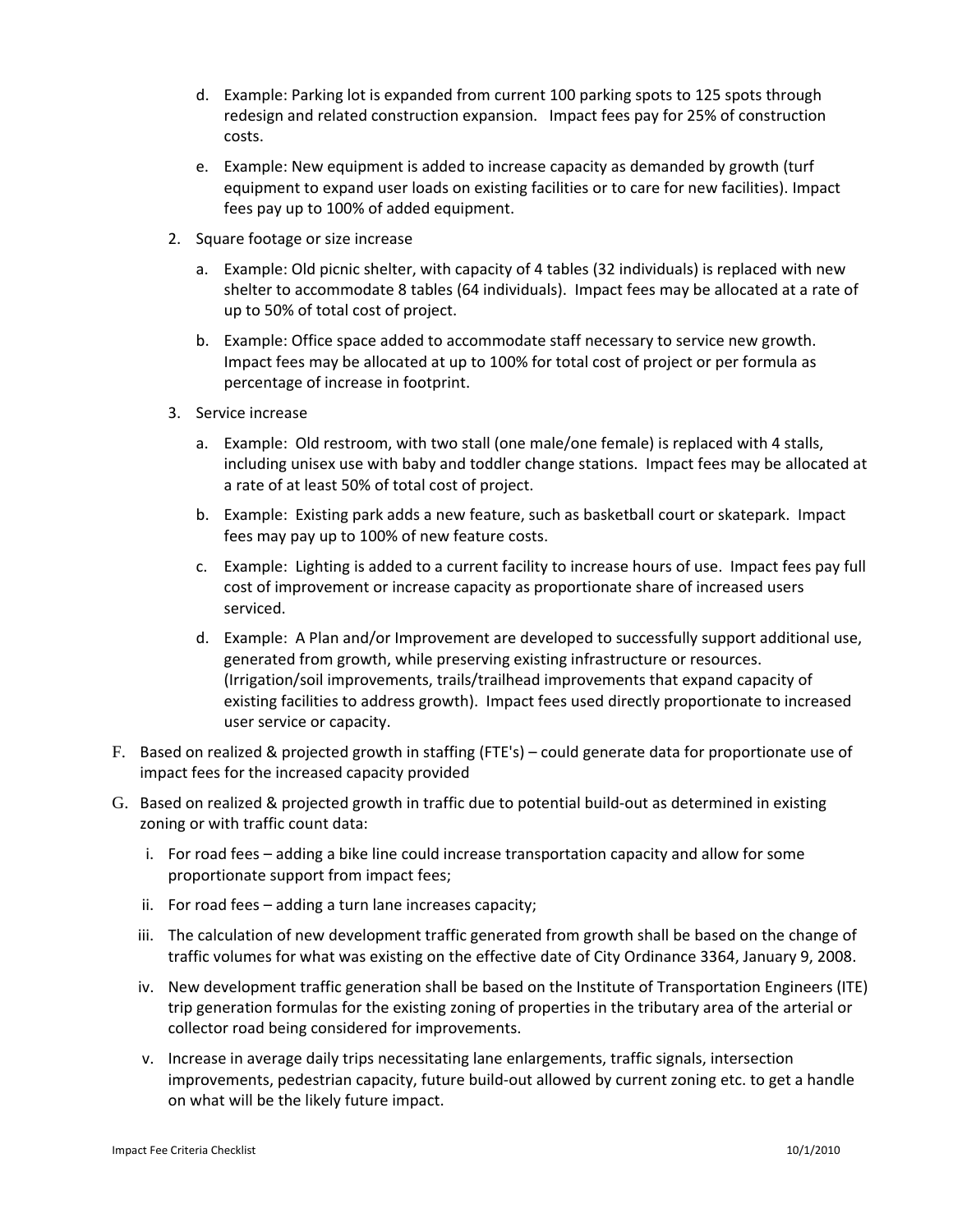# **Definitions from Missoula's Impact fee Ordinance to Assist Discussion**

**Transportation Development Impact Fee**: a development impact fee imposed on new residential and non‐ residential development to fund the proportionate share of the public facility costs generated by new development for arterial and collector roads designated on the City's capital improvement program, including roads, streets, bridges, rights‐of‐way, traffic signal, and landscaping.

Transportation impact fees are designated for mitigation of traffic impacts to larger arterial streets in Missoula. Because the impact fees are collected at 50% of the actual cost of impact, the funds spent for mitigation will be at half the cost of the improvements Assessments may also include private developer contributions. All safety or capacity mitigations will be related to growth. – future component

**Parks and Open Space Development Impact Fee**: a development impact fee imposed on new residential development to fund **the proportionate share of the costs generated by new development** for public facilities, including neighborhood, community and regional park and recreation facilities; and for acquisition and improvements of open space lands and trails.

**Law Enforcement Development Impact Fee**: a development impact fee imposed on new residential and non‐residential development to fund the proportionate share of the costs for public facilities, including law enforcement buildings, vehicles, and equipment generated by new development.

**Community Services Development Impact Fee**: a development impact fee imposed on residential and nonresidential development to fund the proportionate share of the costs generated by new development for public facilities, including municipal buildings, vehicles, and equipment.

**Fire and Emergency Medical Service Development Impact Fee**: a development impact fee imposed on new residential and non-residential development to fund the proportionate share of the costs generated by new development for public facilities including fire stations, emergency vehicles, trucks, pumpers, water tenders, and other fire protection buildings, facilities, and equipment created by new development.

**Public Facility**: public capital improvements, buildings, vehicles, apparatus, equipment, land acquisitions, and facilities with a useful life of ten (10) years or more, that increase or improve the service capacity of a public facility such as parks, open space, trails, fire and emergency medical service facilities, law enforcement facilities, and community services facilities included in the calculation of development impact fees in the methodology report and transportation facilities included on the City's capital improvement program with the exception of the portions of this chapter not amended by this ordinance that were enacted previously and grandfathered as authorized by Section 9. "Applicability", Chapter No.299, Senate Bill 185 of the Montana Session Laws 2005".

**Development Impact Fee**: a fee imposed on new development on a pro rata basis in connection with and as a condition of the issuance of a building permit and which is calculated to defray all or a portion of the costs of the public facilities required to accommodate new development at City‐designated level of service (LOS)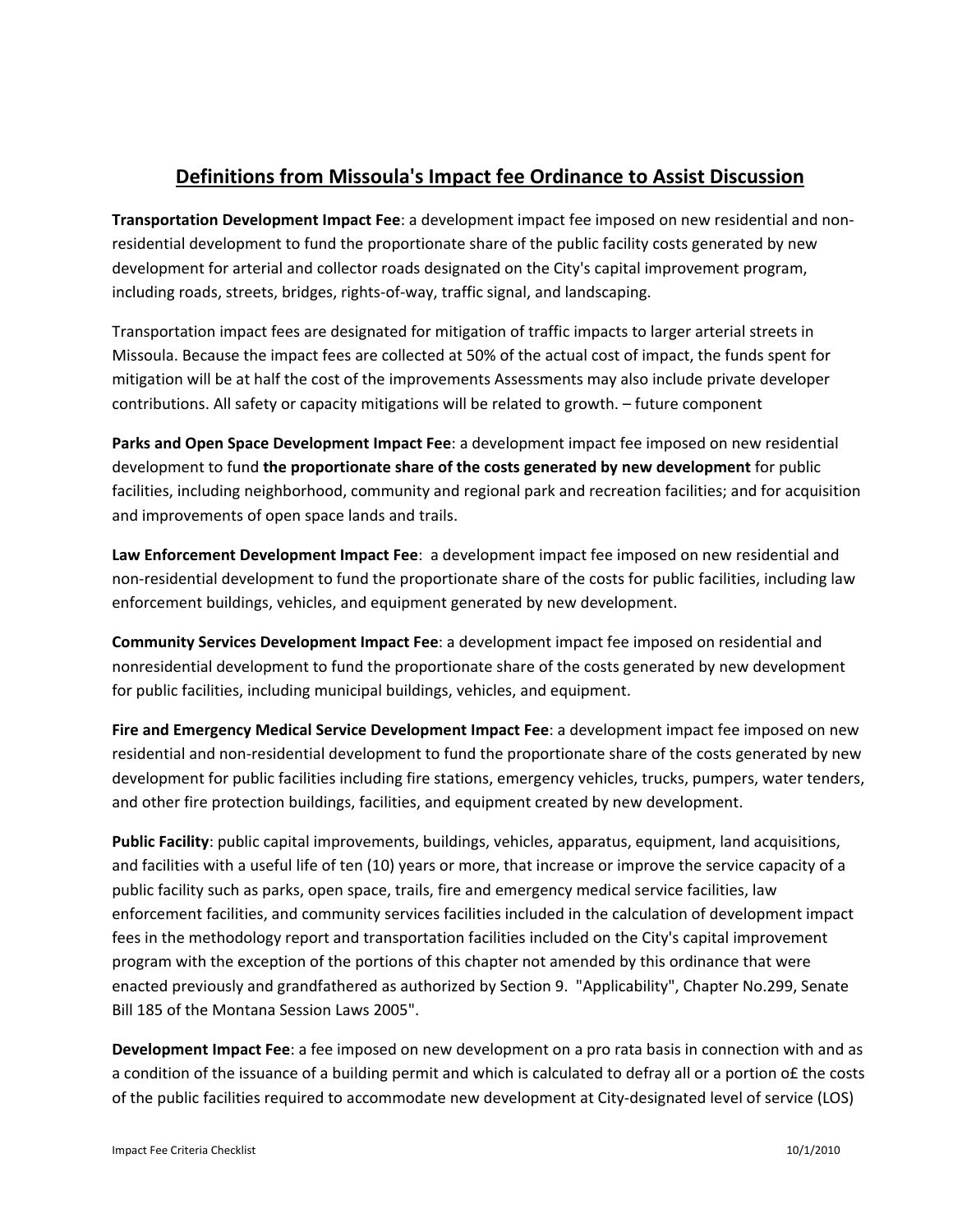standards and which benefits the new development and is proportionate in amount to actual impact of new development on the public facilities to be funded with development impact fee funds.